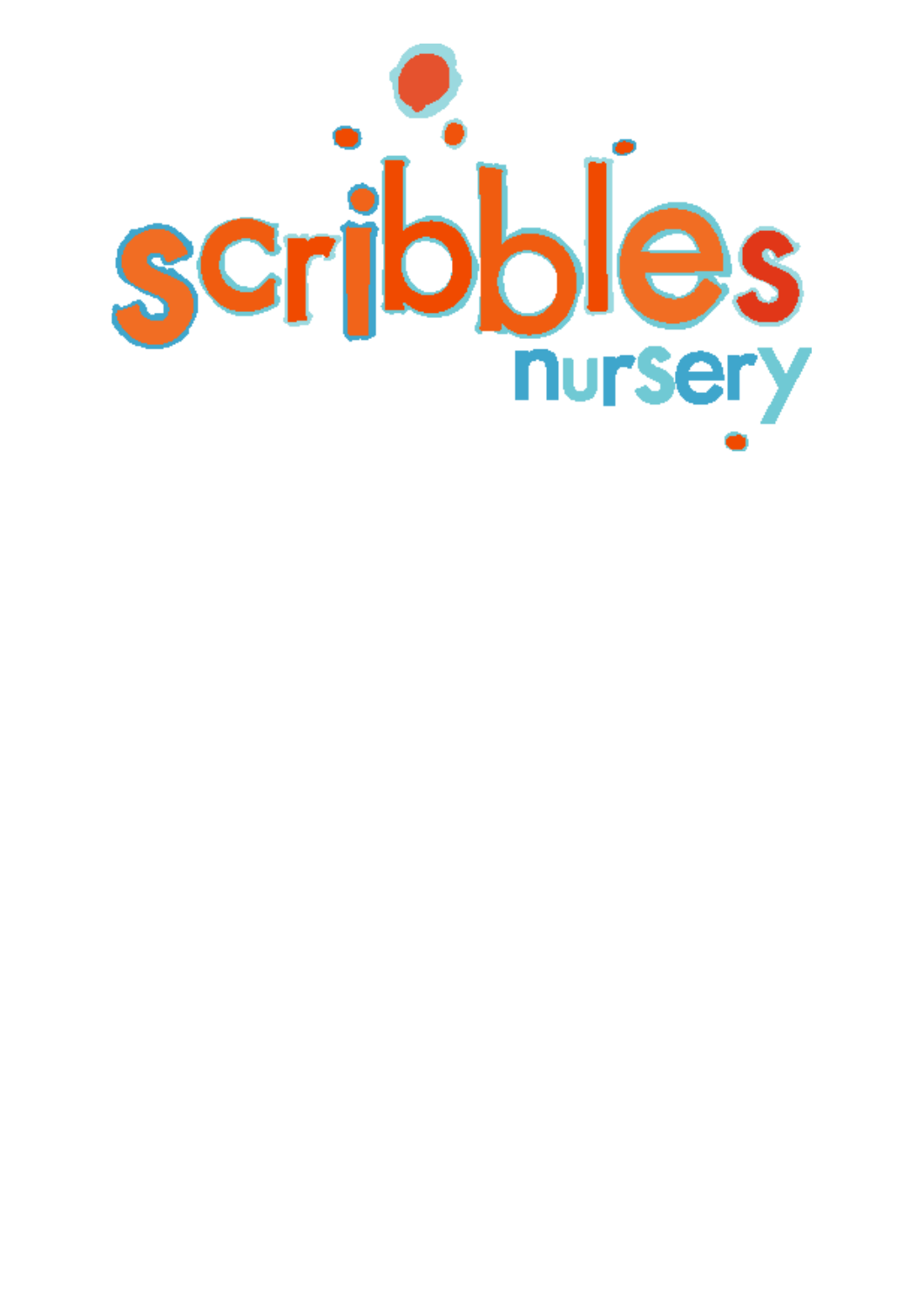This policy is an addendum to our current policies, procedures and standard terms and conditions.

# Contents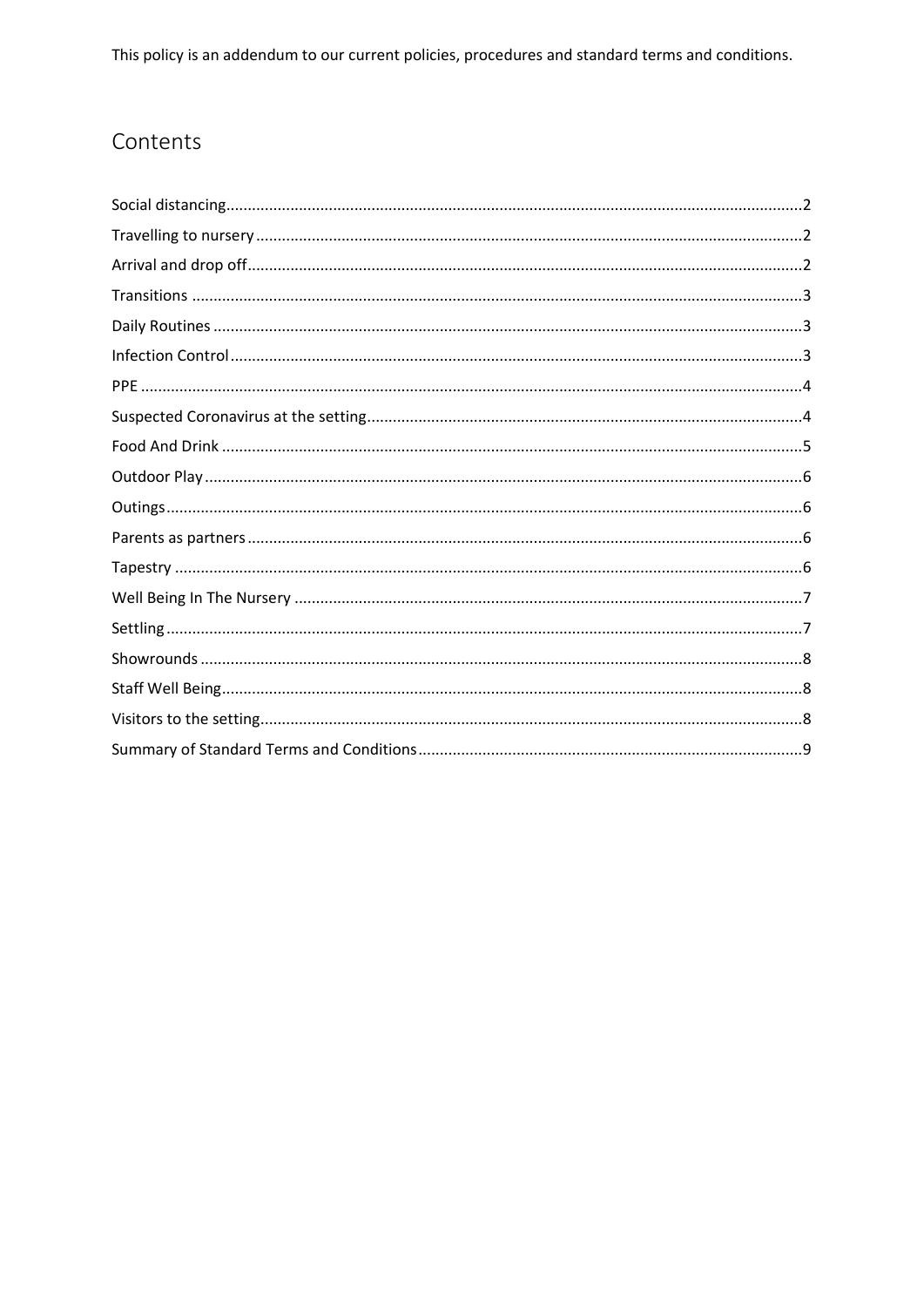## <span id="page-2-0"></span>Social distancing

The early years sector know that unlike older children and adults, babies and young children cannot be expected to remain two metres apart from each other and staff. The government guidelines acknowledges this and so advises that grouping measures are put in place. Scribbles has amended it's policies and procedures to help minimise the risk of infection through avoiding contact with anyone with symptoms, frequent hand cleaning, good respiratory hygiene practices, regular cleaning of settings, minimising contact and mixing, where possible.

## <span id="page-2-1"></span>Travelling to nursery

Parents and children are encouraged to travel by car, walk or cycle where possible and avoid public transport when travelling to/from the setting.

## <span id="page-2-2"></span>Arrival and drop off

To minimise footfall through the nursery **drop off and collection takes place outside of the nursery building**. It is imperative that all parents follow this guidance to ensure everyone's safety. The following should also be considered:

- No child should be brought to the setting if they are unwell
- No child should be brought to the setting if they are showing signs of COVID-19
- Any child (or family member) that shows any of the following symptoms on drop off will be refused entry:
	- o High temperature
	- o A new continuous cough
	- o Anosmia- a loss of, or change in, your normal sense of taste or smell
- Please only send **one designated adult** to carry out the drop off and collection of your child to minimise the number of adults at the setting. We will work together with you to ensure your child can be welcomed and settled by a familiar adult. This may involve having a safe space where key children are dropped off/collected around the same time and then transferred to their base room together
- Key staff will have registers, so attendance will be marked immediately on entry
- Only parents who are symptom free and/or have completed the required isolation periods will be able to drop off or collect their child
- All parent/carers are asked to follow **safe social distancing** when dropping off and collecting children. There will be safe distancing markings outside of the setting to show these
- All parent/carers are asked to **wear a mask** when dropping off and collecting children.
- Each family will be given an **allocated drop off and collection time** and we ask that you meet these set times, as this will allow us to be able to monitor the number of adults dropping off and collecting at one time; and to make sure that a familiar adult, from the setting, is able to collect your child from the adult dropping them off.
- Children should be dropped off by one adult to the designated door.
- Strict social distancing must be adhered to by the parent/carer during drop off and collection:
	- o **Only 1 adult** to approach with child/children
	- o Ring the buzzer then **stand 2m back** from the door and wait for the door to be answered
	- o If possible, child/children to walk over without adult for last 2 metres before entry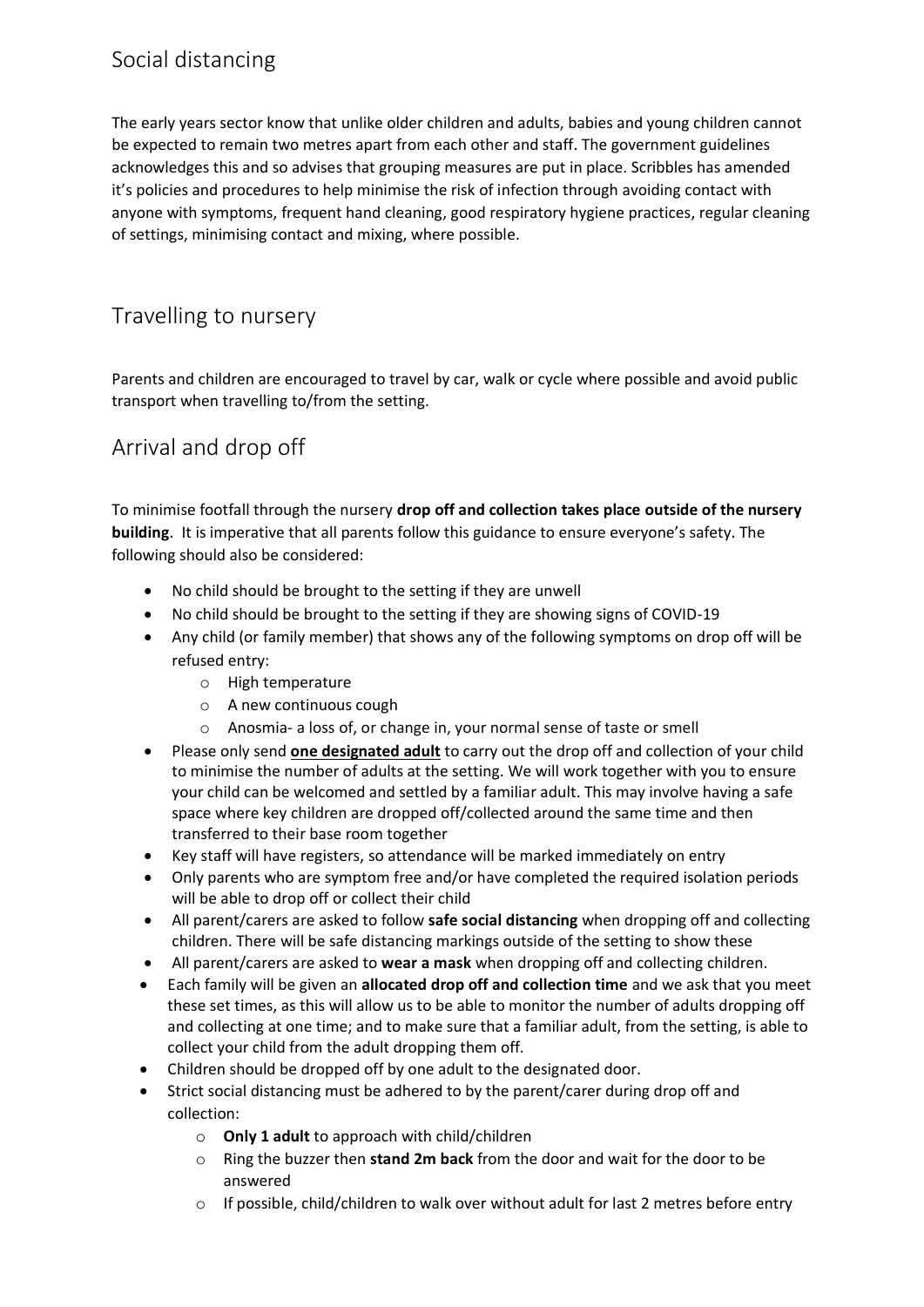• If one family is already using entry/exit point, then other families to remain in a **socially distanced queue** until the family has left. We are aware that this will mean that drop off and pick up will take longer than usual but we appreciate your co-operation in maintaining social distancing at these busy times.

Further information will be communicated to all parents in the usual ways prior to the start date. We will also continue to keep you up to date as government guidelines change and we review our practice.

### <span id="page-3-0"></span>**Transitions**

### **Moving rooms**:

Room transitions will be based on individual needs based on the child's age/stage of development and how their key person, and parent, feels they will respond to any changes. Children will visit their new room before they move and where possible we will move children in groups.

The new key person will contact the parents the week before the transition to introduce themselves and answer any questions they may have.

### <span id="page-3-1"></span>Daily Routines

Although the current guidance does not require us to keep the children in bubbles we are continuing to keep them in their class groups where possible to minimise the risk of an outbreak should we have a positive case. There may be times where we do have to mix class groups to maintain staffing ratios for example, however these will be kept to a minimum and will only occur where necessary.

We will maintain OFSTED ratios within the bubbles as follows:

- Under 2's 1 staff for 3 children
- $\bullet$  2-3 1 staff for 4 children
- 3 and above  $-1$  staff for 8 children

## <span id="page-3-2"></span>Infection Control

We will continue to implement our strict infection control policy, through maintaining high hygiene standards to reduce the chances of infection being spread.

In particular we will:

- Implement robust handwashing routines with extra stations, where possible. Hands will be washed thoroughly for 20 seconds with running water and soap, and dried thoroughly, or use alcohol hand rub/sanitiser ensuring that all parts of the hands are covered
- Clean hands on arrival at the setting, before and after eating, entering and leaving the garden, using the toilet and after sneezing or coughing
- Encourage staff and, where age/stage appropriate, children not to touch their mouth, eyes and nose
- Ensure good respiratory hygiene use a tissue or elbow to cough or sneeze and use bins for tissue waste; promoting the 'catch it, bin it, kill it' approach for all staff and children
- Ensure that help is available for children who have trouble cleaning their hands independently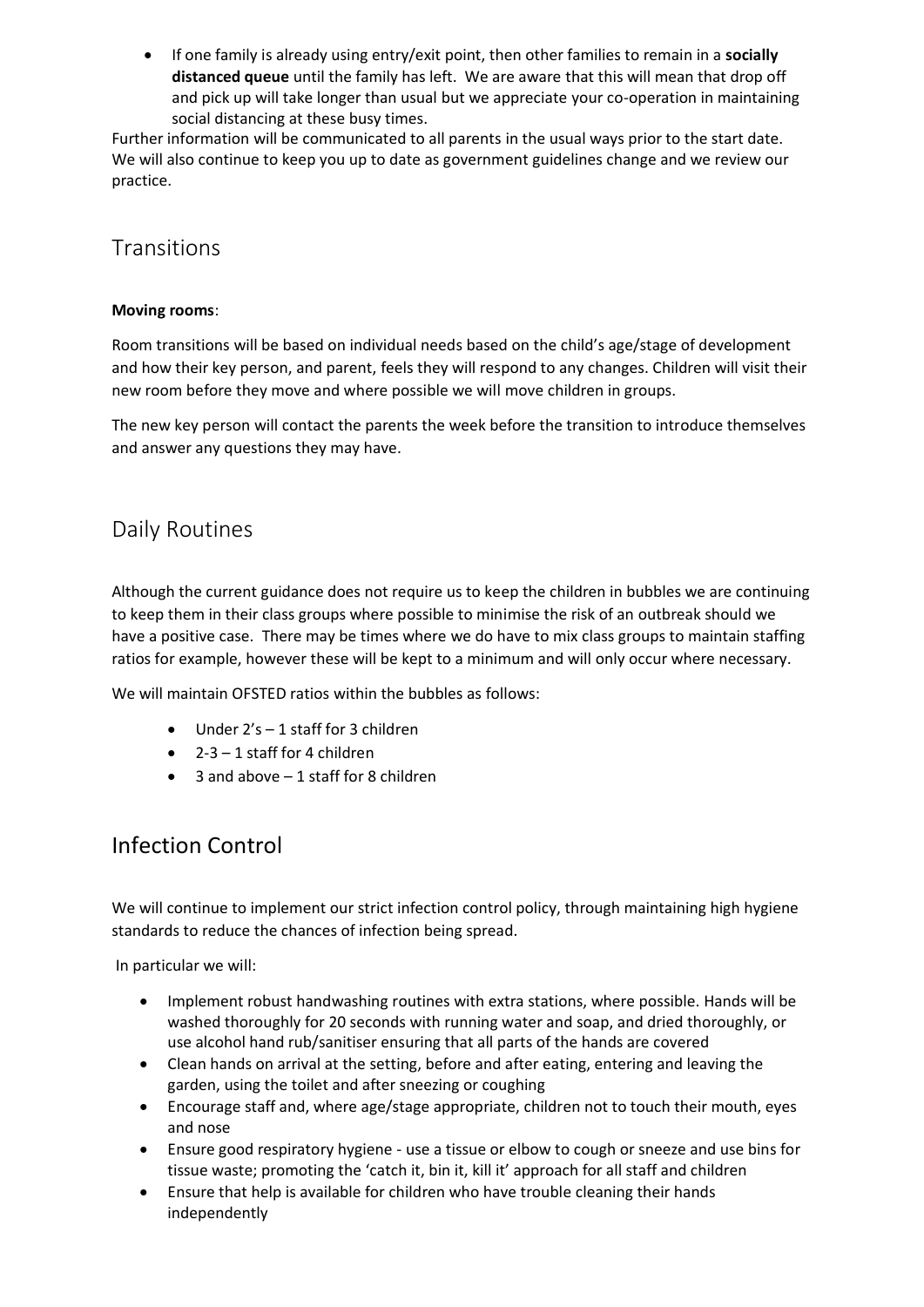- Encourage young children to learn and practise these habits through games, songs and repetition
- Ensure that lidded bins for tissues are emptied throughout the day
- Clean frequently touched surfaces often using standard products, (including surfaces that children are touching, such as toys, books, tables, chairs, doors, sinks; wiping down toilets after each use, light switches, bannisters)
- Children will be discouraged from bringing items from home into the setting unless it is absolutely essential for their well-being. Where this is the case items should be appropriately cleaned upon arrival.
- Where possible, ensure spaces are well ventilated using natural ventilation (opening windows)
- Prop doors open, where safe to do so (bearing in mind fire safety and safeguarding), to limit use of door handles and aid ventilation
- Take steps to ensure symptomatic individuals do not attend nursery
- Minimise contact and mixing as much as possible (such as by staggered break/meal times, keeping staff and children in smaller consistent groups, ensuring that the same staff are assigned to each group as far as possible and keep children in the same rooms/areas/outdoor area throughout the day)
- Ensure play equipment is appropriately cleaned between groups of children using it and that multiple groups do not use it simultaneously.
- Increased frequency of cleaning; toys cleaned after use, any toys/equipment/resources that cannot be easily cleaned e.g. soft toys will not be used during this time
- There will be safe distancing of bed/cots (where possible) and children will be positioned away from each other during sleep times.
- Items such as towels, flannels and bedding will not be shared by children
- Outdoor shoes removed inside

### <span id="page-4-0"></span>PPE

Government guidance is that PPE is not required for general use in early year's settings to protect against COVID- 19 transmission. PPE will be continued to be worn as normal for nappy changing and the administration of paediatric first aid.

PPE will also be worn by staff caring for a sick child while they await collection if a distance of two metres cannot be maintained (such as for a very young child or a child with complex needs.)

Face coverings will be worn by staff and for handovers and by visitors to the setting. Children will not be asked to wear face coverings as per the government guidelines.

We will ensure an adequate supply of essential supplies by ordering in advance. Contingency plans are in place to minimise the impact of any shortages of supplies. The setting will not be able to operate without essential supplies required for the management of infection control.

## <span id="page-4-1"></span>Suspected Coronavirus at the setting

Routine testing of children's temperatures will not take place as per government guidelines. We remind parents and staff to follow national advice on Covid-19 symptoms. We ask all staff and parents to follow government advice if anyone in their household displays any symptoms.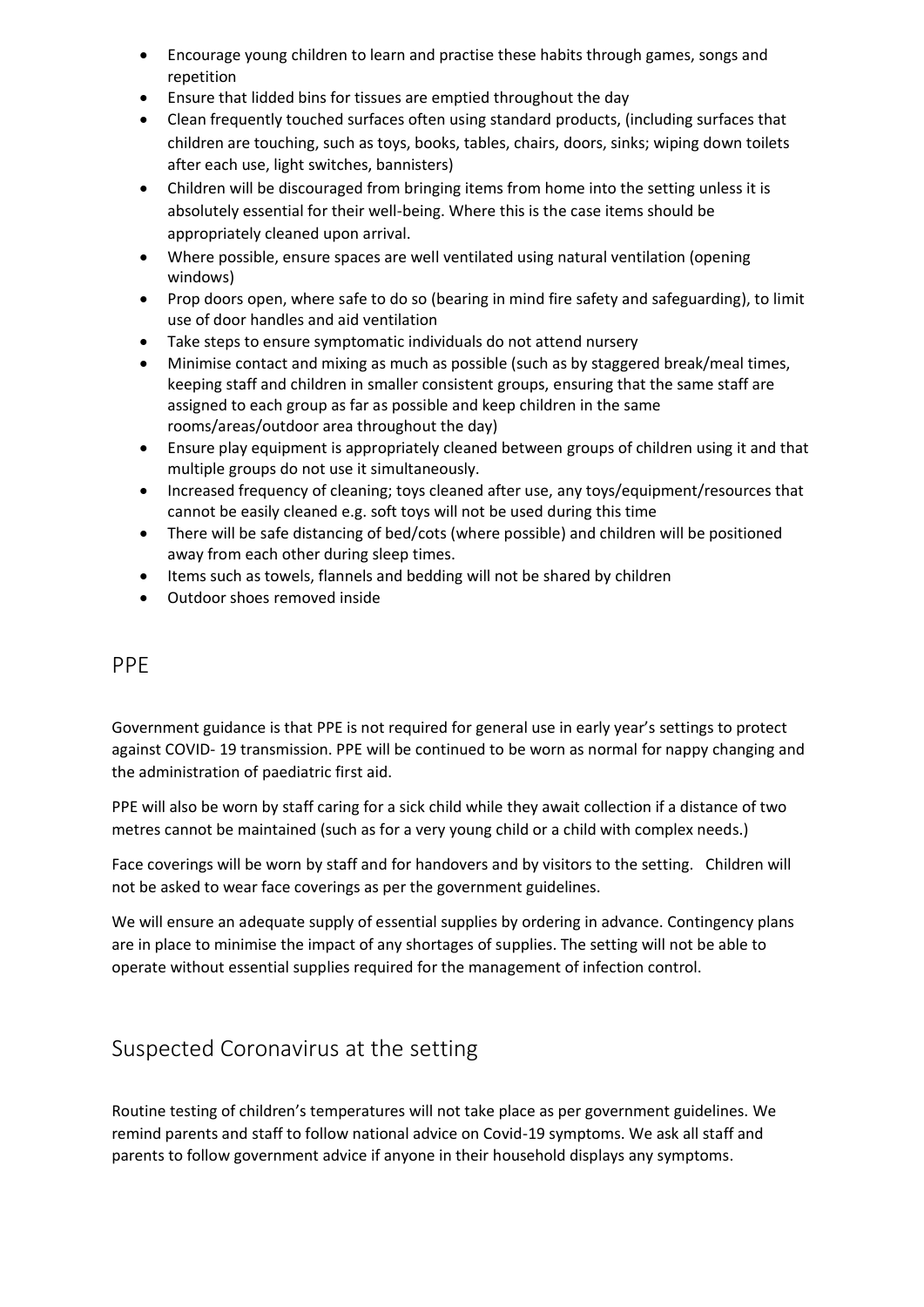If a child has a high temperature whilst at nursery, parents will be called immediately. The child will be cared for in a separate room from the other children and the staff member will, in these cases, wear a face covering to minimise the spread of infection.

As part of the new policy, it is required that all parents/carers must have the ability to be able to **collect the child within 30 minutes** of notification from the nursery.

This is extremely important, as if any child is showing symptoms, we require them to be collected from the setting immediately.

**All contact details must be reviewed** to ensure that they are all correct. As many families may currently not be able to mix with other households, emergency contacts may need to be reviewed to ensure your child can be collected within the specified time.

## Tracing close contacts and self-isolation

Close contacts in early years settings are now being identified by NHS Test and Trace and education, and childcare settings will no longer be expected to undertake contact tracing.

NHS Test and Trace will work with the positive case to identify close contacts. Contacts from a setting will only be traced by NHS Test and Trace where the positive case and/or their parent or carer specifically identifies the individual as being a close contact. This is likely to be a small number of individuals who would be most at risk of contracting COVID-19 due to the nature of the close contact.

Individuals are not required to self-isolate if they live in the same household as someone with COVID-19, or are a close contact of a positive COVID-19 case, and any of the following apply:

- they are fully vaccinated.
- they are below the age of 18 years 6 months
- they have taken part in or are currently part of an approved COVID-19 vaccine trial
- they are not able to get vaccinated for medical reasons

Instead they will be contacted by NHS Test and Trace, informed they have been in close contact with a positive case and advised to take a PCR [test.](https://www.gov.uk/get-coronavirus-test) We would encourage all individuals to take a PCR test if advised to do so.

Children who are aged under 5 years old who are identified as close contacts will only be advised to take a PCR test if the positive case is in their own household.

Staff who do not need to self-isolate, and children who usually attend the setting, and have been identified as a close contact, should continue to attend the setting as normal..

## <span id="page-5-0"></span>Food And Drink

We are committed to offering children healthy, nutritious and balanced meals and snacks which meet individual needs and requirements, and we will continue to follow this policy. However, due to high demand for delivery slots and some issues with supply, there may be some changes to the set menus on offer. We will communicate any changes to you.

Fresh drinking water is always available and accessible, and we will ensure that cups are cleaned after each use and not shared. All children are required to bring their own labelled water bottle.

Meal times may be staggered to allow for smaller groups of children to eat at any one time, this may mean that your child will eat slightly earlier/later than usual. Again any changes will be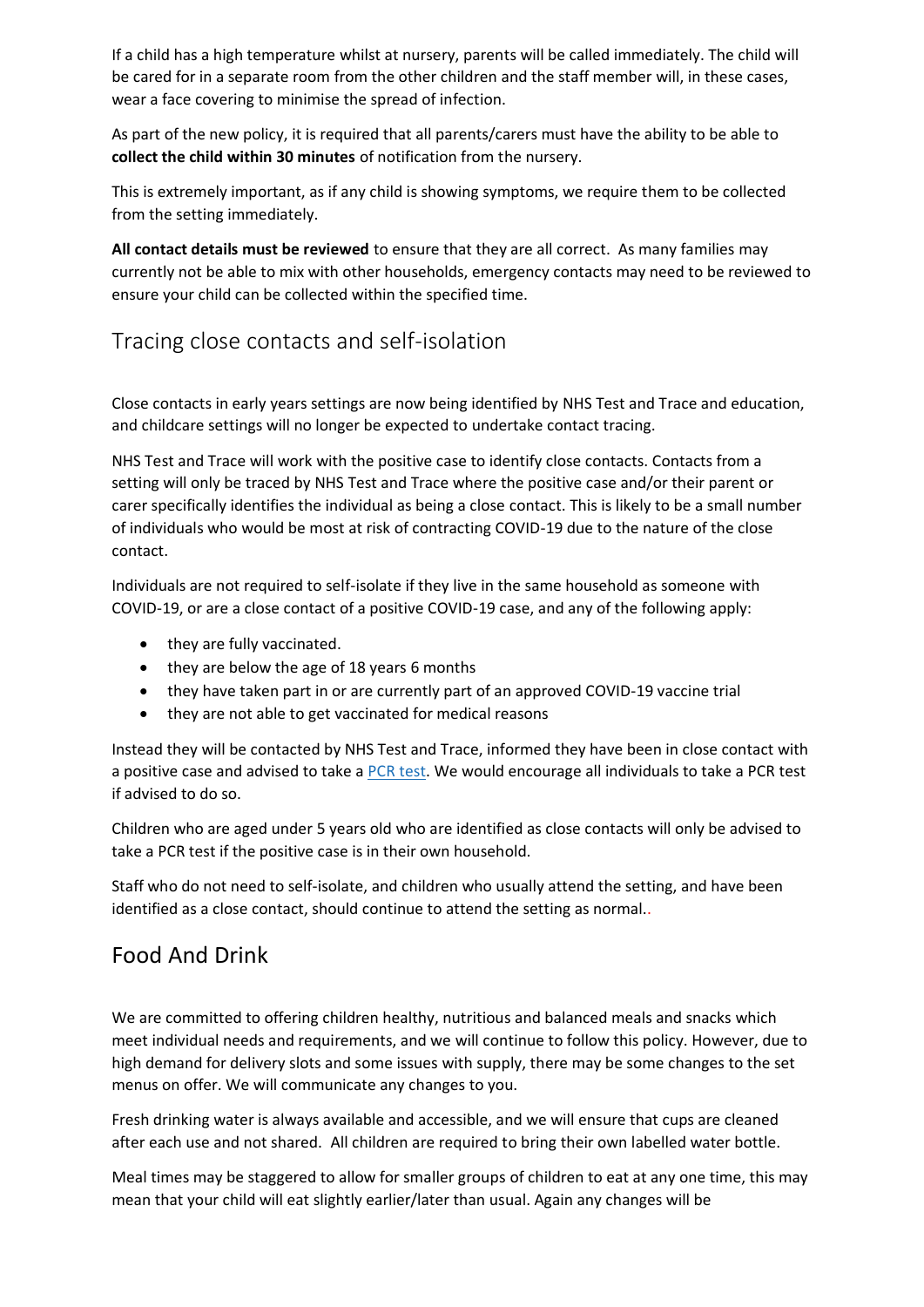communicated to you. Children will be supervised at all times when eating/drinking, to ensure that they do not share cup/utensils or food.

## <span id="page-6-0"></span>Outdoor Play

Scribbles will maximise the amount of time children spend in the garden as much as possible.

Time outdoors will be staggered to allow for smaller groups of children going out to play at any one time.

Outdoor equipment will only be used where we are able to ensure that it is appropriately cleaned between groups of children using it, and that multiple groups do not use it simultaneously.

All children must have indoor footwear and outdoor shoes will not be worn in the nursery

## <span id="page-6-1"></span>Outings and Extracurricular Activities

We are pleased to start reintroducing our trips out of the nursery, these will be to the woods and walks in the local area although we will be avoiding playgrounds at the moment. We will also be reintroducing French lessons for Koalas and French and Drama lessons for Aardvarks. These will be provided by external teachers who will be following our COVID policies.

## <span id="page-6-2"></span>Parents as partners

As we have to minimise the time parents spend at the nursery we will communicate via telephone, email, Zoom and Tapestry and ask you to do the same to share information about your child. Staff will maintain safe distancing when meeting you at the beginning and end of each day and we ask that you use phone, Tapestry or email to discuss any non-urgent matters about your child rather than face-to-face. This will help to minimise delays for parents on dropping off and collecting your children.

We will continue to keep in touch with any families and children not yet returning to nursery, and keep sending through home learning ideas which are also available on our website, [www.scribblesnursery.co.uk](http://www.scribblesnursery.co.uk/)

Nursery events/parent evenings will not take place in the nursery during this time and we will keep you updated as government guidelines change. We will arrange an alternative way to communicate with you for parent's night and are currently offering Zoom meetings to discuss children's reports.

### <span id="page-6-3"></span>Tapestry

Children will be provided with a wide range of activities and experiences and we will spend time observing and assessing children's development, working with you to find out current interests and plan appropriate next steps.

Children will have their two-year old progress check as planned.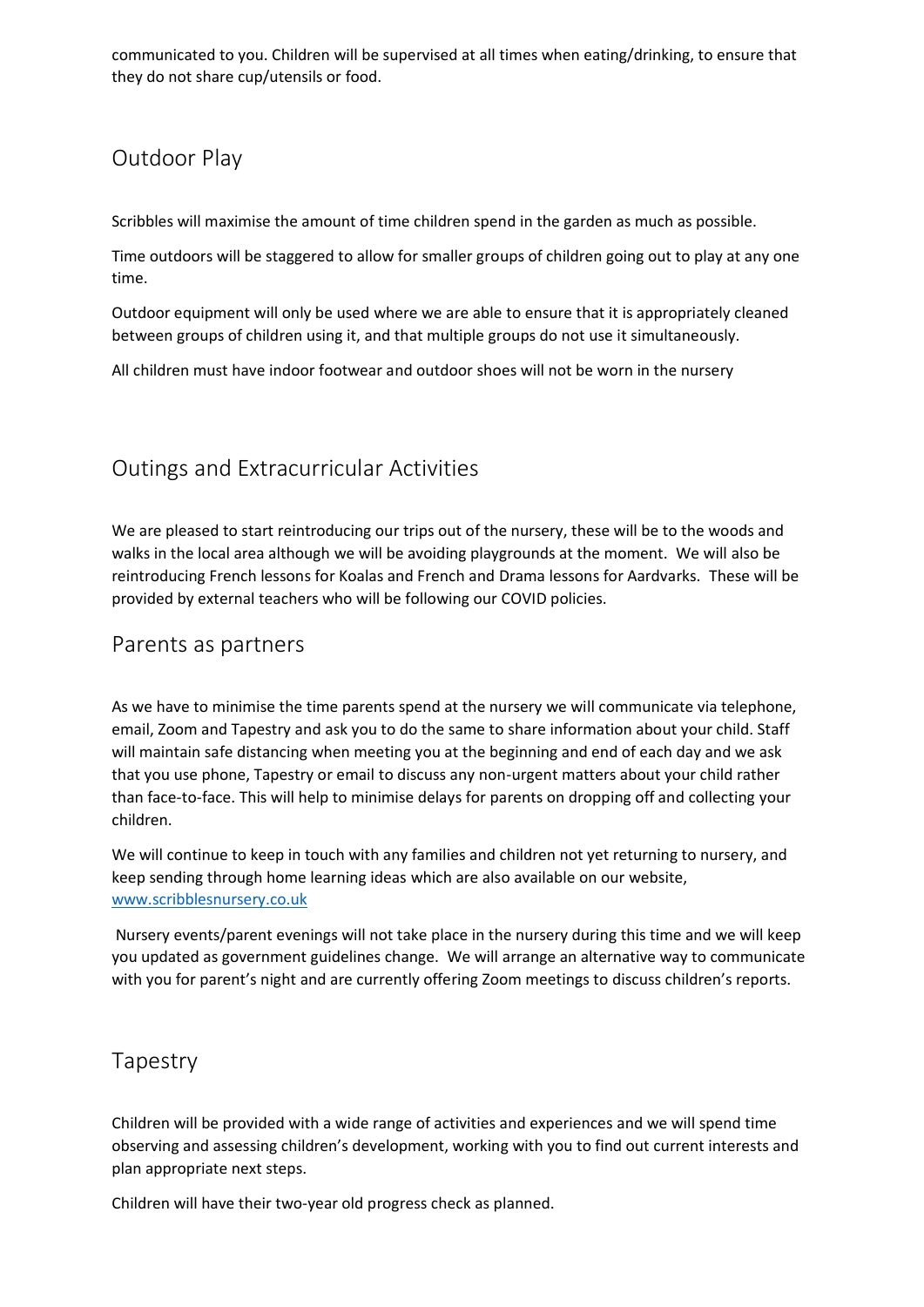# <span id="page-7-0"></span>Well Being In The Nursery

Children will be supported in age appropriate ways to understand the steps they can take to keep themselves safe including regular hand washing and sneezing into a tissue. Staff will help them to understand the changes and challenges they may have/be encountering as a result of Covid-19 through play, discussions and stories.

Staff are aware of the importance of attachments and that some children may experience separation anxieties during this time. They will work with parents to ensure they help to ease the transition back to nursery and give children the emotional support they need at this time.

We recognise that children and their families may have experienced grief and loss of close family members, or friends, during the pandemic. We understand that this is not only a difficult time for families, but it may also be a confusing time for young children, especially if they have little or no understanding of why their parents are upset and why this person is no longer around.

We will aim to discuss with each family any bereavements that may have happened during the lockdown period and work with them to support the child the best we can.

We will also signpost to other agencies should further support be required.

### <span id="page-7-1"></span>Settling

The settling in policy for new children will be adapted during the pandemic based on the individual needs of the children and staff at nursery.

Any new families will be asked to sign a health declaration before attending to confirm neither the child nor anyone in the family has any symptoms of coronavirus.

Parents will be invited into the garden with their child for 1 hour on the first day of settling to meet the key worker and go through nursery policies and procedures. If the weather is bad then settling will occur inside the nursery in an unoccupied room.

If a parent needs to enter the building then the following must be followed:

- Parent/carer should wear facemask (please bring your own)
- Only 1 parent/carer will be allowed in the building
- Spray down shoes with anti-bacterial/viral spray
- Parent/carer to apply 70% alcohol gel to their hands at the door
- Both child and parent/carer to wash hand thoroughly
- Parent maintain social distancing, staying 2 meters away from staff
- Once parent/carer has left, a clean of area where the parent and child were settling will be completed.

On subsequent days parents will be requested to drop off their child at the door.

If any child needs additional settling with their parent present this will be arranged following our COVID procedures. We will work with parents to try and find a suitable balance that ensures social distancing from adults but meets children's individual emotional needs and ensure they feel settled at nursery.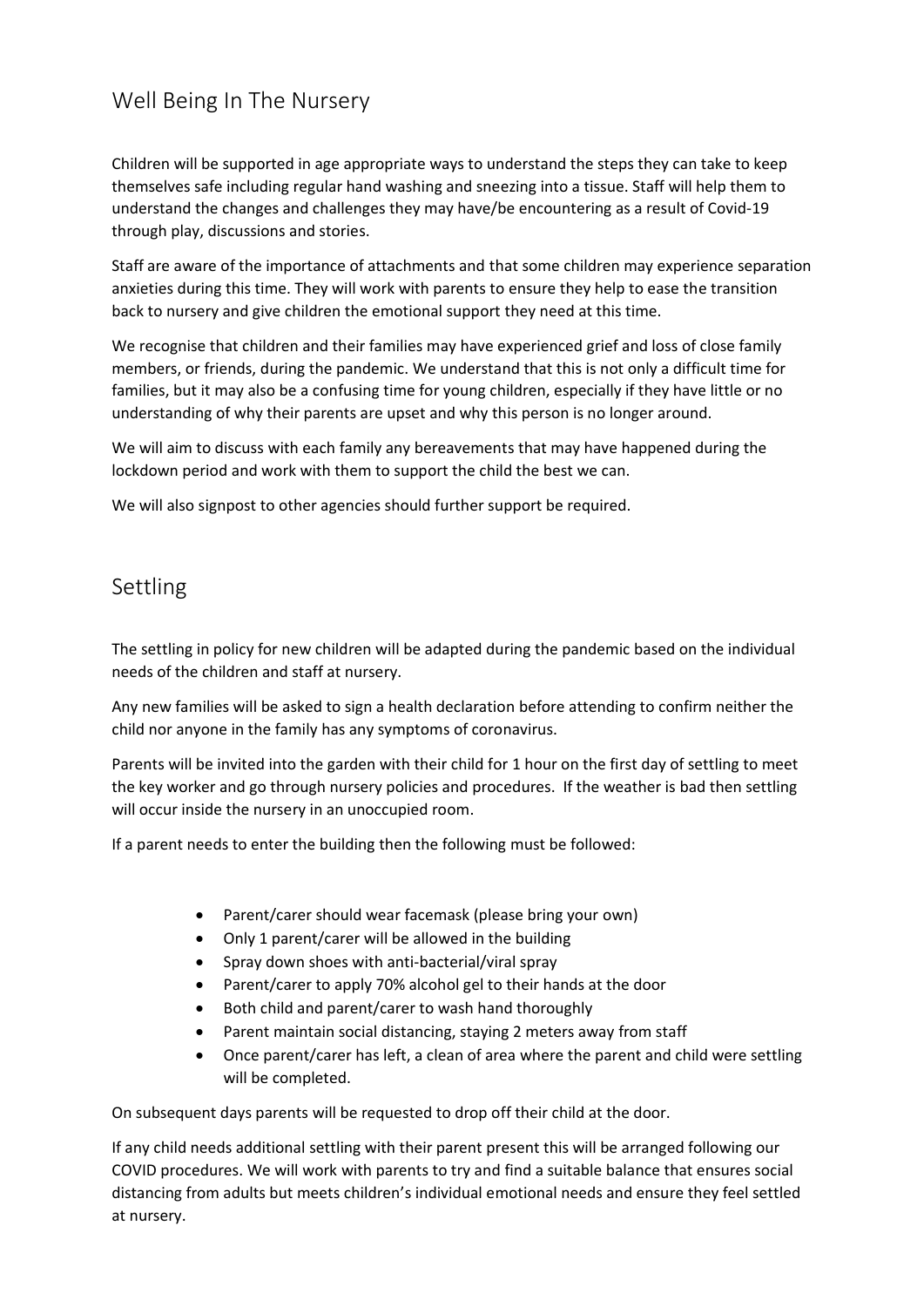Once children are settled parents will be asked to follow the same drop off/collection procedures as the other children, maintaining safe distancing between them and others (see arrival and drop off policy.)

### <span id="page-8-0"></span>Showrounds

Our website [www.scribblesnursery.co.uk](http://www.scribblesnursery.co.uk/) has virtual tours of each room available for parents to view. We are happy to offer online video calls with a member of the management team for further information and in person tours following on from the Zoom call.

## <span id="page-8-1"></span>Staff Well Being

We are very conscious of the well-being of all staff during the pandemic and of their concerns as they return to caring for children. Regular meetings/supervisions will be planned to support staff and reflect with staff on how the new arrangements are working in practice, how they feel they and the children are coping and review if we need to improve or modify anything.

Good communication and sharing plans and risk assessments will help to manage anxieties about returning to work and staff workloads will be carefully managed during this time with the emphasis on playing with the children; settling them back in, offering lots of support and reassurance

## <span id="page-8-2"></span>Visitors to the setting

Attendance to the setting will be restricted to children and staff where practicable..

Visitors will only be allowed to enter where prior permission has been granted and that they are not displaying any symptoms of coronavirus. They will be asked to wear a mask and sign a declaration form. The supervision of visitor's policy will be followed in these cases.

Suppliers such as food deliveries will be asked not to enter the nursery but to ring the bell and leave the delivery at the door.

Where essential visitors e.g. building maintenance, are required these will be made outside of the usual nursery operational hours where possible.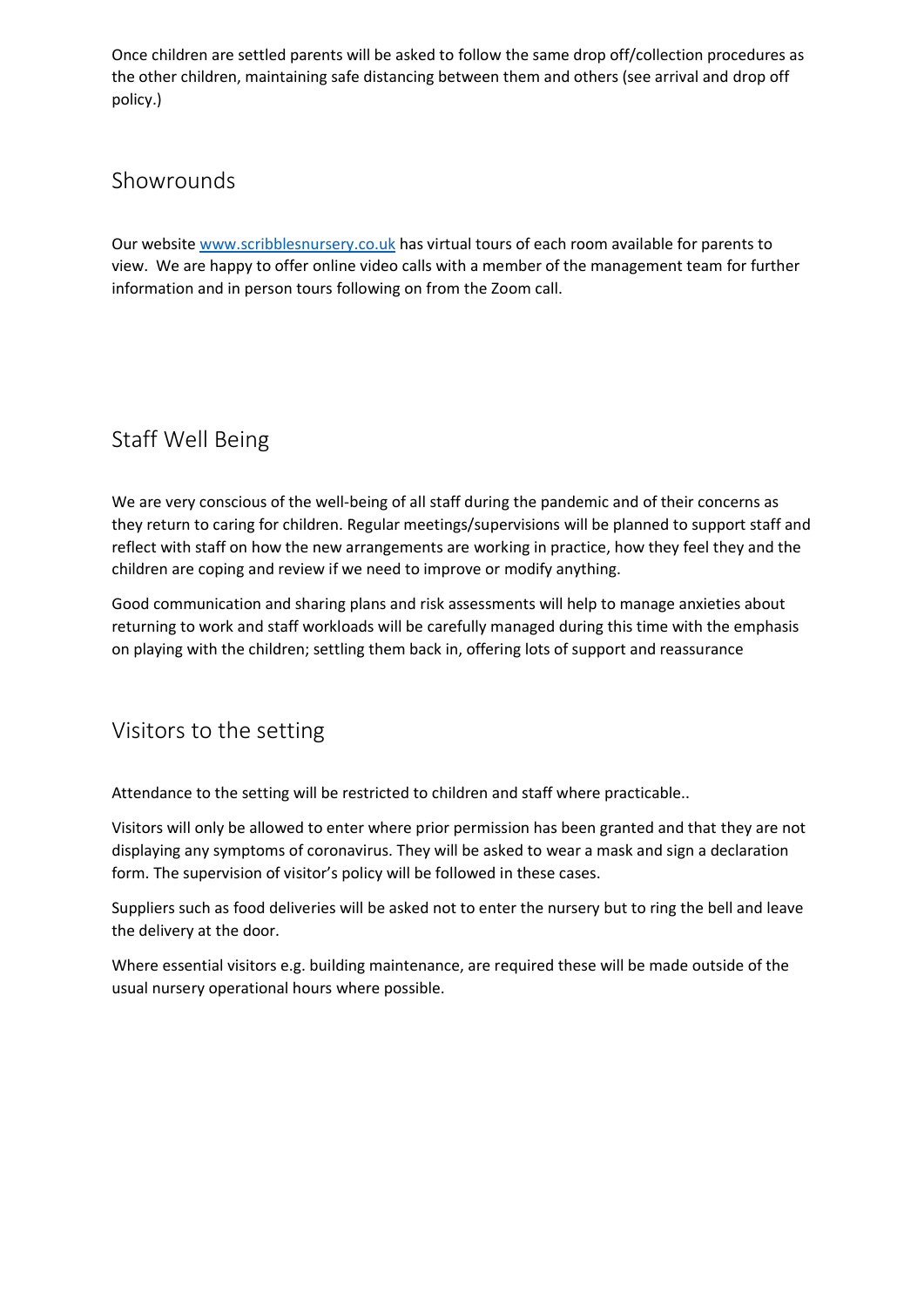### <span id="page-9-0"></span>Summary of Standard Terms and Conditions

### • **Registration Fees**

You are required to register your child at Scribbles. A non-refundable registration fee is payable for each child registered. If no place is available the child will be placed on a waiting list, however, registration does not guarantee a space. Changes to registration requirements must be made in writing and may result in a further administrative charge. A minimum of two full days (or equivalent) is required for children under 3 yrs. **Children 3 years and above must do a minimum of 2 full days if claiming 15hrs free entitlement and 3 full days if claiming 30hrs free entitlement.** *Please note if a change of sessions is required this is subject to availability.* 

#### **The Nursery does not allow staff to babysit for clients of the nursery**

#### • **Retainer**

Prior to starting at Scribbles Nursery, one month's fees are required, without exception, to secure your child's place. An offer of a place will be made in writing with a request for payment of the retainer. If no retainer is received by the Nursery **within one week** of the date of our letter, the place may be withdrawn. If you increase your sessions at Scribbles at any time you may be required to pay the increase in retainer. The retainer will be returned on leaving Scribbles **only if the child has attended the nursery for at least six months and two full calendar months (from the 1st of the month) are given as notice, in writing.** No refunds on retainers will be made except on children leaving the nursery. Retainers due to be returned are refunded after the first day of the following billing period.

#### • **Change of sessions**

One full calendar month notice is required, in writing, if you wish to change sessions at any time. Where possible the nursery will try to accommodate any change of sessions request. One change of sessions per year will be allowed free of charge. Any changes requested after this will incur an administrative fee of £30 per change. **Change of sessions are not permitted during the final two month notice period of leaving the nursery**.

#### • **Payment of Fees**

Fees are payable monthly in advance by standing order to be received on the first of the month. Forms can be obtained from the office. Regular payment monthly by cheque or cash will not be acceptable. Fees for a child will change when they move into the next room, if appropriate, and **not** automatically on their birthday.

Sessions can only be changed from the 1<sup>st</sup> of the month. Change of sessions is not permitted mid-month. **Fees cannot be changed in the middle of a month.** Parents are held responsible for all outstanding fees. The nursery is not liable for collections from third parties, e.g. University / colleges, voucher providers, grant funding agencies. Fees are reviewed annually and any increases notified to parents one month ahead of implementation. A 5% sibling discount is available, applicable to the fees of the eldest child and will commence on the first full month attended by the younger sibling unless the child is receiving any free entitlements.

The Nursery accepts **electronic** childcare vouchers as payment against fees and operates the Early Years Free Entitlement for 3-5 year olds. Childcare Vouchers must be credited by the voucher provider to the Nursery's account prior to 1st of the month. **Paper vouchers are not accepted by the nursery and refunds from overpayment by vouchers cannot be made.**

**Automatic late payment penalties will be incurred if payment is not received on time: £50 or 10% of monies due, whichever is the greater.**

#### • **First Payment**

Parents will be invoiced for the first month, or part thereof. First month fees are calculated on a 'per session basis' starting from the Monday following the settling week, until this equates to more than the normal monthly fee when the lesser will be charged. **There is no charge for the first settling week**. The first months fees are payable by the end of the settling week. Should a mutually agreed start date be postponed by parents, the Nursery reserves the right to charge from the original start date as indicated on the nursery application form / placement offer letter.

#### • **Extra Sessions**

Where possible the nursery will try to accommodate requests for extra sessions. Requests must be made to the manager. These sessions are subject to availability and are charged at the daily rate. Sessions can only be booked up to one week in advance on receipt of payment and are non-refundable/changeable.

#### • **Notice Period and Last Payment**

**When a child wishes to leave the nursery, two full calendar months (from the 1st of the month) must be given as notice, in writing. The final payment will be for one whole calendar month and no refunds will be given for children leaving part way through a month.**

#### • **Variation of Fees**

Scribbles Nursery Limited reserves the right to review and revise its fees and conditions at any time giving twenty eight days notice in writing to parents / carers.

The Nursery reserves the right to terminate a placement if fees are not paid by the due date, if parents / carers fail to observe the Policies & Procedures of the Nursery, or a parent, carer or child displays abusive, threatening or otherwise inappropriate behaviour.

The Nursery reserves the right to terminate a placement if important information concerning or affecting your child is withheld / not communicated to Nursery management and staff.

#### • **Hours of Operation**

Scribbles is open for approximately 50 weeks each year, closing between Christmas and New Year, at Easter for a week, all Bank Holidays and four staff training days. Full fees are payable during closure periods and refunds/ alternative sessions will not be given if a child is absent for any reason e.g. holiday, illness, or if the nursery has to close due to reasons outside our control e.g. extreme weather conditions. The Nursery does not accept responsibility for any loss or inconvenience suffered by parents arising directly or indirectly